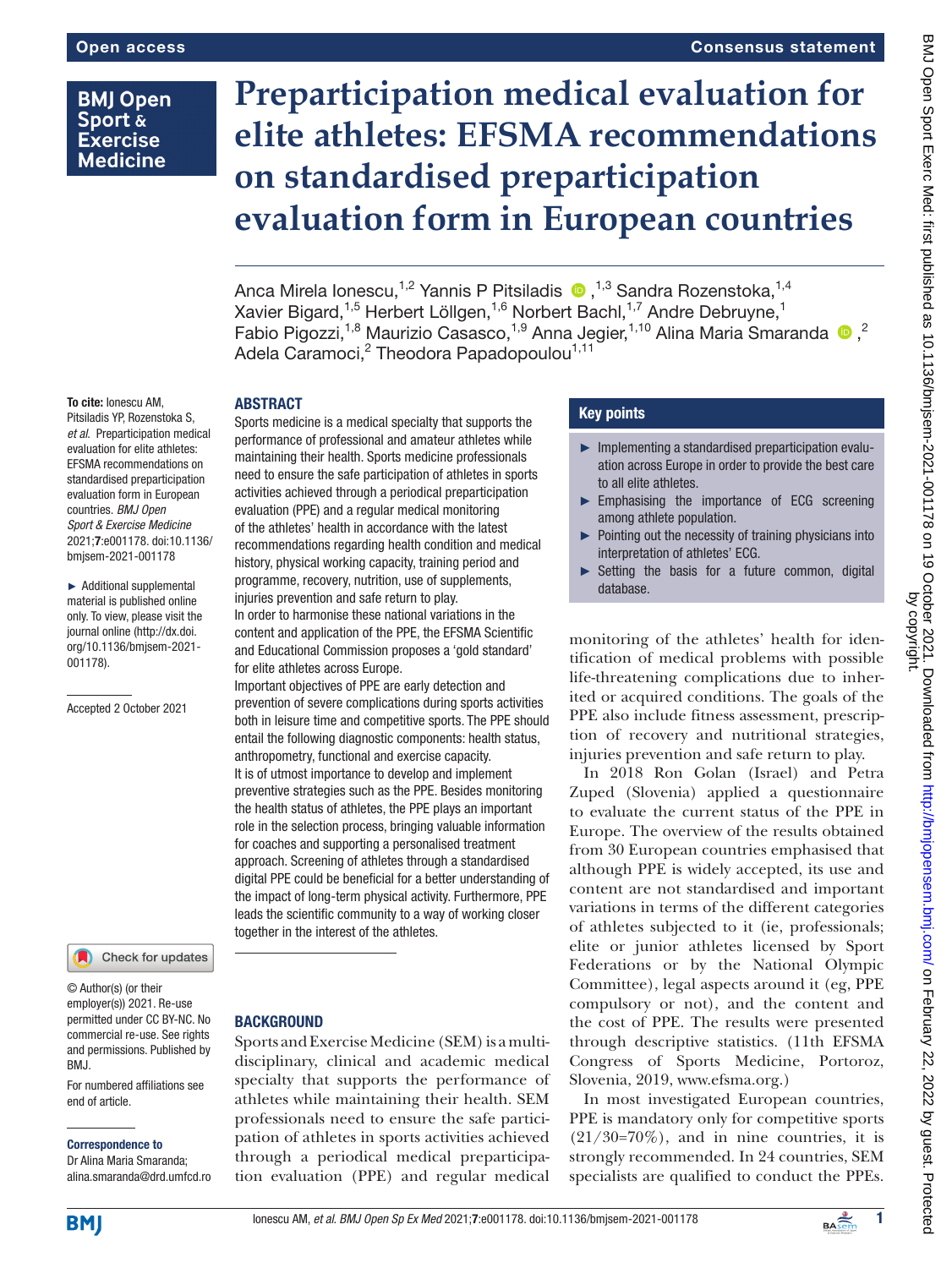In other countries, the doctors conducting the PPEs are certified SEM physicians or team physicians with relevant certification and additional education in ECG and cardiopulmonary exercise testing.

To harmonise these national variations in the content and application of the PPE, the EFSMA Scientific and Educational Commission proposes a 'gold standard' for elite athletes across Europe. The proposed protocol is a basis for a comprehensive medical screening [\(https://](https://www.efsma.org/newsevents/news-events/251-efsma-pre-participation-evaluations-ppe-) [www.efsma.org/newsevents/news-events/251-efsma-pre](https://www.efsma.org/newsevents/news-events/251-efsma-pre-participation-evaluations-ppe-)[participation-evaluations-ppe-](https://www.efsma.org/newsevents/news-events/251-efsma-pre-participation-evaluations-ppe-) [forms.html](https://www.efsma.org/newsevents/news-events/251-efsma-pre-participation-evaluations-ppe-forms.html)).<sup>1</sup>

The objectives of the current paper are to emphasise the need for a standardised PPE among European countries, to raise awareness of the importance of ECG screening during PPE, to recommend a comprehensive PPE form based on three diagnostic pillars and to create the framework for strategic planning and policy development within Europe. The target group is represented by elite athletes who could benefit from implementing a homogenous medical screening protocol, such as the EFSMA PPE form. There is a strong belief that if all countries performed the PPE using the same template, SEM physicians would improve their standard of care, would have a broader picture of the athletes' health issues and nonetheless would benefit from emerging prospective studies.

# WHY IS PPE NEEDED?

The main scope of the PPE is protecting the health of the athletes. First and importantly PPE objectives are early detection and prevention of severe or threatening complications during sports activities both in leisure time and competitive sports. $2-5$  The PPE is a key tool in the process of screening for conditions that may be life‐threatening, disabling or may predispose to injury or illness. Secondary, PPE is useful to determine and improve the level of performance, to help the athlete's staff (coach, athletic trainer, strength and conditioning trainer, physiotherapist, etc) in the selection process and further optimise the training according to the health status, to counsel the athlete regarding health issue and nonetheless to establish a relationship between SEM physician and athlete.

One of the longstanding debates is the question of including ECG screening in the PPE for all competitive athletes. ECG at rest as a mandatory examination in athletes is strongly recommended in most European countries. As such, there is long-standing controversy about whether ECG at rest should also be performed in all athletes, whereas in the USA and Canada is not required for all. Main arguments against ECG are the lack of large prospective studies with hard endpoints such as cardiac events or mortality. Some authors within former years emphasise the low sensitivity, specificity and predictive values of the ECG. $6-8$  However, current studies with newer criteria and interpretation increased the validity of ECG, as false positive and negative findings decreased significantly (four scientific

# **Box 1** Inherited diseases with life-threatening risk of cardiac arrest<sup>2</sup>

## <span id="page-1-0"></span>Channelopathies or 'electrical' conduction diseases

- ► Long-QT-syndrome, short-QT-syndrome, Brugada-syndrome.
- ► Catecholaminergic polymorphic ventricular tachycardia (CPVT) cardiac conduction diseases.
- ► Pre-excitation and conduction abnormalities (eg, WPW syndrome with atrial fibrillation).

## Cardiac structural diseases

- Hypertrophic cardiomyopathy with or without outflow obstruction dilated cardiomyopathy (familial).
- ► Arrhythmogenic right ventricular dysplasia (or cardiomyopathy) left ventricular non-compaction cardiomyopathy.

#### **Others**

- ► Marfan-syndrome (especially in tall athletes, eg, basketball, volleyball, rowing).
- ► Coronary artery anomalies (eg, abnormal origin or bridging).

articles from 2013 published by Drezner *et al*).<sup>[9–12](#page-6-3)</sup> The ECG at rest in PPE enhances the power of diagnostic value in athletes with genetic diseases such as cardiomyopathies, channelopathies which are predisposing to sudden cardiac arrest or death.<sup>[13 14](#page-6-4)</sup> In a previous EFSMA statement on ECG for PPE<sup>[15](#page-6-5)</sup> Löllgen and colleagues presented the pros and cons of having ECG screening integrated in the PPE and concluded that ECG is very sensitive in cardiac screening, and the specificity is increasing constantly, as more studies emerge. Cardiac complications comprise rhythm disorders, structural cardiac diseases or other inherited diseases. Some of these demonstrate underlying genetic causes. Guidelines for detecting these diseases during PPE are strongly improved by checklists, mostly based on family history and ECG findings with ECG interpretation supported by a special sports medicine software of most ECG devices. The software-based interpretation of ECG is superior to visual analysis only.<sup>1516</sup> Furthermore, the superior role of digital supported ECG interpretation over visual approach for screening athletes and physical active people has been demonstrated by two studies.[17](#page-6-6) Automatic evaluation of athletes ECG device based on current criteria, have made the interpretation more reliable than visual alone.<sup>[15 16](#page-6-5)</sup>

Potential cardiac disorders with life-threatening arrhythmias or sudden cardiac arrest are listed in [box](#page-1-0) 1 (modified from Löllgen  $et\ a\ell^2$  $et\ a\ell^2$ ). For most of these diseases, checklists have been developed for a better and more reliable diagnosis. These lists can be downloaded from the EFSMA website together with recommendations on genetic testing ([www.EFSMA.](www.EFSMA.org) [org](www.EFSMA.org)). In all athletes, with even the slightest suspicion, these checklists have to be worked off carefully and mandatory in all tall athletes (eg, >190 cm height) such as basketball or volleyball players and rowing athletes, as these athletes often have abortive or manifest signs of Marfan-syndrome.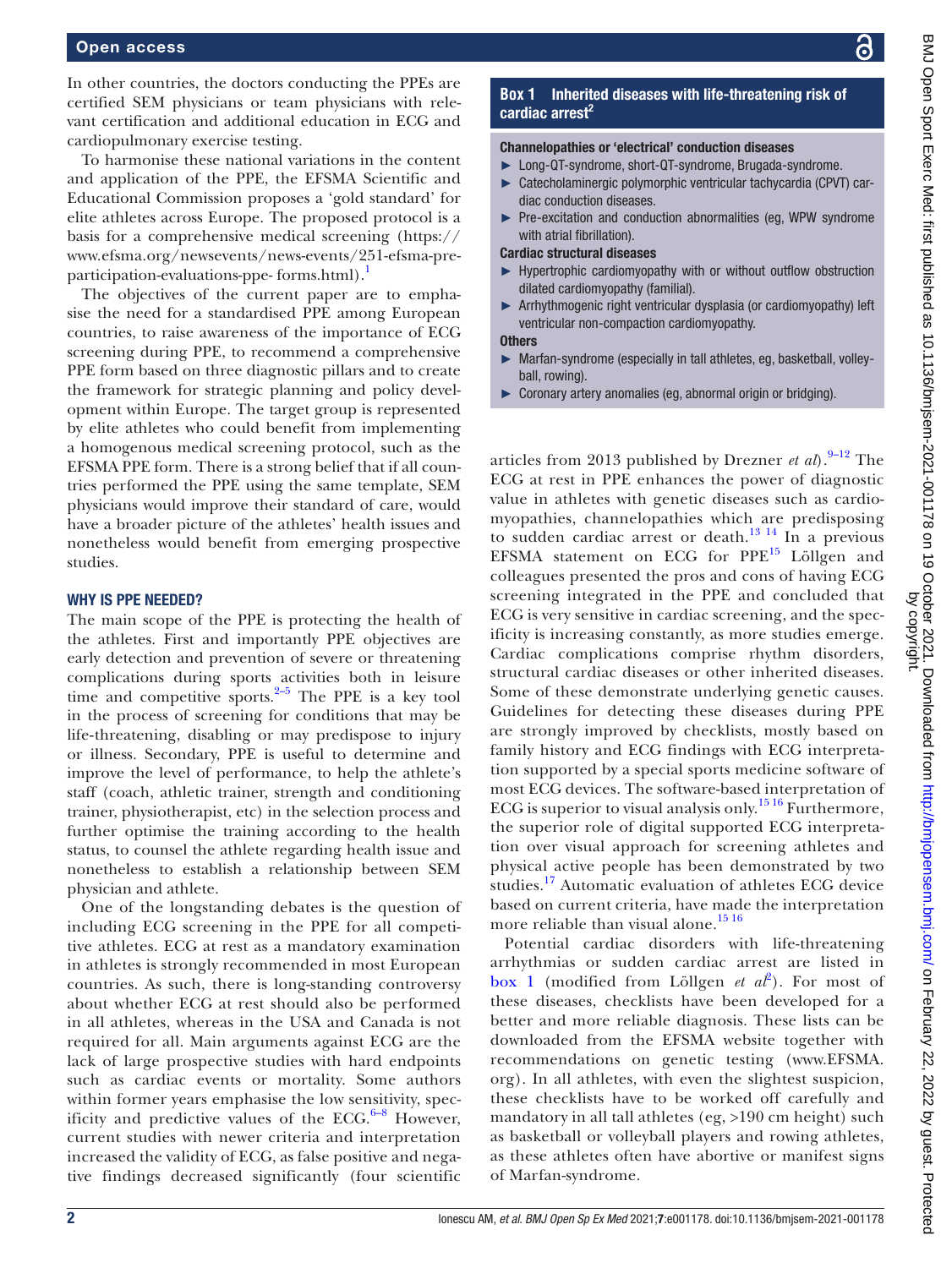# WHAT SHOULD BE INCLUDED IN THE PPE?

*The PPE is a medical and legal document* developed following a standardised periodic evaluation performed by SEM doctors. It is a complex assessment of the health status, growth and development process and performance level. The SEM doctor assumes responsibility for signing off the PPE, stating that the person can practise a sports activity with the maximal intensity and duration for himself without any contraindications and participate in competitions at the levels indicated. Other important objectives of PPE are to identify factors that may affect performance and factors that increase the risk of future illness and ensure an appropriate medical treatment following antidoping regulation.<sup>18</sup> At the same time, PPE has a great contribution to the scientific management of sports activity to maintain the well-being and health of the athletes.

The PPE should entail the following diagnostic components:

- ► Health status.
- Anthropometry.
- ► Functional and exercise capacity.

# Health status

Health assessment is based on family medical history, personal medical history, training history, training information and medical complaints: symptoms and signs. Standardised history and clinical examination with digital or 'e-documentation' are recommended, storing or paper documentation should be implicit avoided. Establishing the objective health status by physical examination includes the evaluation of dermatological conditions, lymph nodes, musculoskeletal system, respiratory system, cardiovascular system and resting ECG with 12 leads digital recording and software supported. Abdominal, neurological, ophthalmological and ENT examinations, blood and biochemical tests, urine samples should also be assessed. Important goals of PPE are early detection and prevention of severe complications during sports activities in both leisure time and competitive sports. $2-5$ 

The athlete's history forms have been listed above.<sup>[1](#page-6-0)</sup> The needed information consists of the year when the athlete started with sports, current type of sports, and results he obtained in competitions, and types of training the athlete performs. It is also important to hear the athlete's goals in sports to provide optimal opportunities and recommendations for achieving peak performance. Further, particular, monitoring training effects of potential difficulties, injuries or overtraining should be asked for in order to get medical counselling or advice.

The physical examination of PPE is very important and it should be performed with a particular focus on cardiovascular, pulmonary, musculoskeletal, neurological, ophthalmological and otolaryngology screening. A thorough neurological assessment is necessary if the athlete has a history of concussion, seizure disorder, cervical spine stenosis or spinal cord injury. This is of special

significance for soccer players and rugby or American football to evaluate the risk of cerebral harms.

The musculoskeletal manual screening combines both history and physical examination, to be informed about previous injuries in asymptomatic athletes. The clinician can detect more than 90% of significant musculoskeletal injuries. The physical screening examination is 51% sensitive and 97% specific. So the physician can obtain whether the player has had either a previous injury or even signs or symptoms of injury (eg, pain or tenderness; asymmetric muscle bulk, strength or range of motion; or any obvious deformity). This can be detected during the examination or history, the relevant elements of a site-specific examination should be performed.<sup>[19](#page-6-8)</sup> It is essential to identify current or past injuries and possible sequelae to determine the athlete's possible risk factors in the future and preventative programmes may be recommended.<sup>20</sup>

Cardiac complications comprise rhythm and cardiac structural abnormalities and inborn diseases such as Marfan-syndrome (see above). A comprehensive medical history, a proper clinical examination alongside a resting ECG can detect occult or congenital diseases that may be life-threatening or disabling.

ECG interpretation requires excellent education in and knowledge of the physiological adaptations of athlete's heart and in deep knowledge of the abnormalities suggestive of a disorder. Current international criteria for ECG interpretation expanded the legitimacy and validity of the results: the rate of false-positive and negative discoveries declining significantly.<sup>[3](#page-6-10)</sup> International sports medicine and cardiology societies endorsed the international criteria for ECG interpretation in athletes.<sup>21</sup>

The digitalised ECG recordings with software support based on the international criteria are highly sensitive and specific, increasing ECG interpretation's validity. The European Association of Preventive Cardiology recently released a position paper concerning the preparticipation cardiovascular evaluation in athletes $^{21}$  and several consensus papers with recommendations for participation in competitive and leisure time sports in athletes with cardiac diseases.<sup>[5 22 23](#page-6-12)</sup>

While interpreting the ECG, physicians should look out for any rhythm or conduction abnormalities, QRS morphology, abnormal axis deviation, alteration of the repolarisation and atrial enlargement. The international criteria are very helpful when it comes to deciding which alteration of the ECG is training-related and does not require further investigation.

For the athletes with cardiac abnormalities on the ECG, a multidisciplinary team (cardiology, arrhythmology, cardiac surgery) is more than helpful to decide the most appropriate case management.

Echocardiography allows the physician to sensitively and specifically distinguish adaptive from maladaptive remodelling. Admittedly, structural changes can be missed on the ECG but can be diagnosed precisely through two-dimensional echocardiography including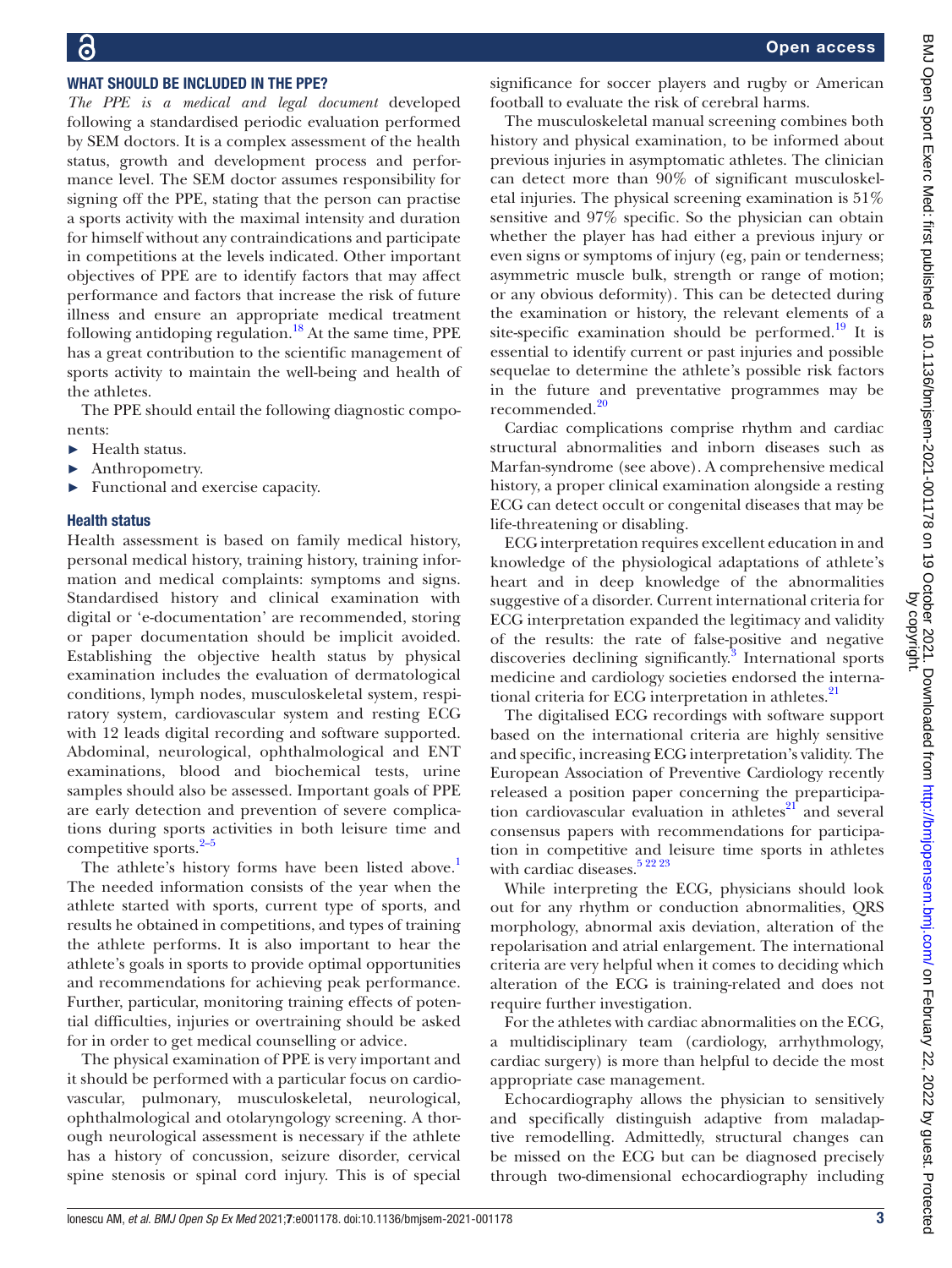

<span id="page-3-0"></span>Figure 1 Flow chart of preparticipation examination as recommended by EFSMA.<sup>15</sup> HRV, heart rate variability.

speckle tracking, strain and stress measurement. Accordingly, an ECG followed by echocardiography would raise the sensitivity and specificity of detecting underlying heart disease.

Transthoracic echocardiography (TTE) allows to evaluate and characterise cardiac morphology and function—very important in assessment of cardiovascular system/conditions. $^{24}$  In the majority of cases, TTE is a second- level examination, preceded by physical examination and rest ECG as shown in the [figure](#page-3-0) 1. Echocardiography is not mandatory for screening. It could be recommended for the first PPE for elite athletes when there is a justified clinical suspicion (eg, suspect ECG findings) with regard to the sports discipline with higher cardiac risk active (high static, high dynamic components).

Echocardiography is performed in athletes:

- ► In search of pathologies that are a manifestation of cardiovascular diseases that may cause a risk of sudden death.
- ► In the assessment of the physiological adaptation of the cardiovascular system to physical training and exercises and to differentiate this from pathological findings.

Indication for performing a TTE examination are only after information obtained from clinical history, physical examination and ECG at rest and during exercise test.<sup>3</sup>

Cardiac MRI (CMRI) is very useful tool for the assessment of cardiac structure, function, identify oedema, inflammation and fibrosis in myocardium. This diagnostic tool is used in the case of abnormal history, clinical exam-ination, ECG and usually after echocardiogram.<sup>[3](#page-6-10)</sup> Today, the SARS-CoV-2 pandemic is more often an indication for CMRI in athletes to detect asymptomatic myocarditis.

The most common indication to CMRI in SEM praxis  $\arctan 31425-27$ :

► Differentiation of the athlete's heart with hypertrophic cardiomyopathy, arrhythmogenic cardiomyopathy, dilated cardiomyopathy and left ventricular non-compaction cardiomyopathy.

- Suspicion of active or past myocarditis.
- ► Coronary artery disease and coronary anomalies.
- Diagnostics of the bicuspid aortic valve.
- ► Ventricular arrhythmia in athletes with normal TTE to identify spots of myocardial fibrosis.

CMRI has big potential for both clarifying difficult clinical questions and better understanding of the structure and function and diseases of the athlete's heart.

Besides that, additional blood (haematological and biochemical tests depending on the athlete's age and level of training) and urine samples are collected. Blood analysis is a useful tool to optimise athlete's health and performance. Certain biomarkers such as vitamin D and ferritin can directly impact athletic performance, hyperthyroidism can also be detected by basal thyroidstimulanting hormone (TSH), while others like cortisol and creatine kinase can provide insights into overtraining and injuryprevention.<sup>28</sup> Moreover, it would be important for the healthcare professional to perform a comprehensive nutritional assessment and recommend using supplements only when necessary. The most challenging part of using blood analysis is establishing the baseline level of certain markers for each athlete (hormone profile, inflammation markers, muscle damage markers). The athlete blood test panel should include the complete blood cell count and a comprehensive metabolic panel (glucose blood level, liver panel, kidney profile, lipid profile, electrolytes, vitamin D). When the three diagnostic components of the PPE are completed, the SEM doctor can ask for more biomarkers to be tested to make the right diagnosis (if there is a suspicion of nutritional deficiencies, overtraining, relative energy deficiency in sport (RED-S), hormonal imbalances, inefficient recovery after injury, etc). Blood analysis is a dynamic process that requires careful interpretation in a clinical context considering the timing of the testing (off-season, preseason, competition), the workload of a training session and any other change reported by the athlete (menstrual cycle, injury). The goal is to have a wide view of the health and fitness status of the athletes so that the SEM doctor can make a diagnosis and provide recommendations that are tailor-made for the athlete.

# Anthropometry

The next part of the PPE is the *anthropometric examination* that includes the somatoscopy, the classic method of assessing posture and body development by visual observation of the athlete in the anthropometric framework and biometrics (weight, height, sitting height, body composition, girth measurements, diameters, mobility and strength measurements) to assess body shape, posture, nutrition, body symmetry, harmony in development, compared with the somatic biotype of the sport.

The somatic biotype represents the set of the most representative somatic qualities necessary for the practice of a certain sport. Evaluating the somatic biotype in athletes is particularly important because there are correlations between the somatic biotype and sports performance.

႕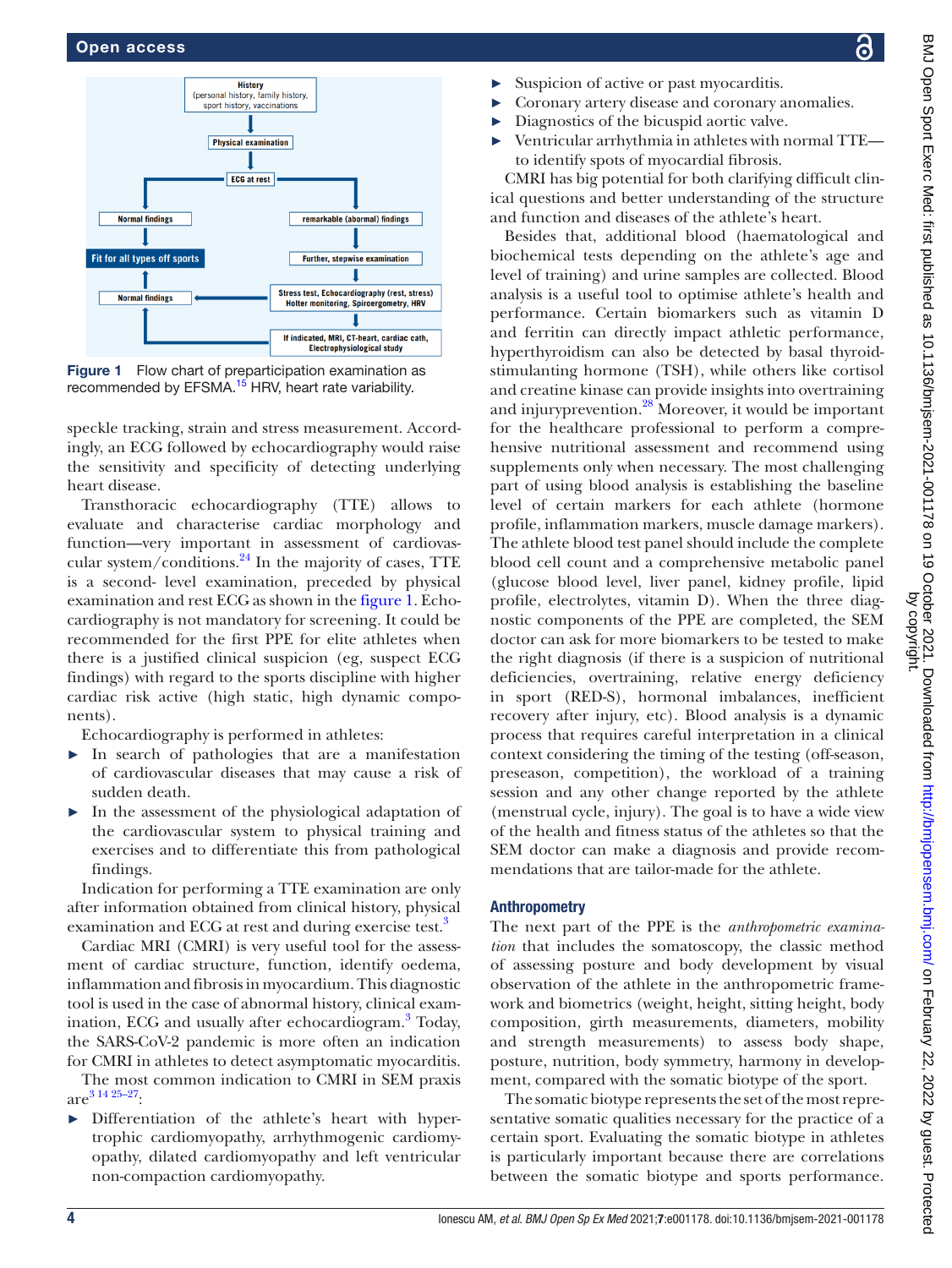Anthropometric indices assess the somatic biotype with predominantly genetic determination (stature, proportions of segments, diameters). Indices that change under the influence of environmental factors (bodyweight), through their large variations, change the appearance of the somatic biotype and therefore can only be interpreted by correlation with body composition. From the point of view of the somatic biotype, we have three categories of sports:

- ► Sports in which the somatic biotype is essential for obtaining performance: basketball, volleyball, athletics, rowing, artistic gymnastics, extreme categories in weightlifting sports.
- ► Sports in which the somatic biotype is important: handball, fencing, weightlifting, skiing, swimming, rhythmic gymnastics.
- ► Sports in which the somatic biotype does not matter: bowling, shooting, chess.

Physicians can also focus on movement quality. This involves identification and rating functional compensations, asymmetries, impairments or efficiency of movement control through transitional or dynamic movement. Examination of the postural alignments of the athletes creates specific compensative or preventive training information to increase athletic performance and prevent sports injuries.<sup>[29](#page-6-15)</sup>

Body composition is the main fitness component for reaching an optimal body shape for the respective type of sport. The body composition assessment is used as a performance or selection criterion, so technique accuracy and reliability are of extreme importance. The body fat varies with age and sex, and the desired body fat of athletes can vary depending on the kind of sport, training level and energy intake. Moreover, the somatic determinants should be correlated with the nutritional status of the athlete to achieve a proper energy intake.

In the process of talent selection and orientation, the anthropometric measurements and abilities of the athlete are also important factors for performance estimation.

# Functional and exercise capacity

The next component of PPE is evaluating *functional and exercise capacity* according to the predominant type of effort of the sports discipline investigated. This includes neuromuscular evaluation (determination of muscle fibre strength and driving speed, EMG, EEG and Sport Concussion Assessment Tool in contact sports), psychological examination (testing aptitude, adaptation to

training and personality traits). Mental health status is vital to discover any obstacles to achieving performance. SEM doctors alongside with sport psychologists can help athletes develop a range of self-management skills that they can use to manage psychological distress.

In competitive athletes, especially top-athletes, PPE without cardio-pulmonary exercise test (CPET) is incomplete. Baseline evaluations can miss important signs and symptoms, which only occur during specific exercise (such as fatigue, functional or non-functional over-reaching and overtraining syndrome or arrhythmias). Managing the issues as mentioned above is very important, and a specialised and educated physician must monitor the interventions required. CPET is the golden standard to monitor the integrative response for exercise capacity, indirect lactate threshold determination, quantification of training management and evaluation via spiroergometry the cardio-respiratory fitness.

The evaluation by CPET allows a complex evaluation of exercise capacity through measurement of gas exchange, pulmonary ventilation response, in addition to blood pressure and heart rate measurement, and exercise ECG (see [table](#page-4-0) 1). This comprehensive method provides an amount of information with regard to energy expenditure and the to many metabolic processes.

The growing volume of evidence supports the use of CPET in the PPE of athletes and diagnosis of possible cardiovascular or pulmonary impairments in the presence of early pathological fatigue and exercise intolerance. It can provide a baseline physical performance assessment before the initiation of a training regimen. It can help establish the intensity of training, assess the performance capacity and evaluate recovery. CPET is a vital tool in SEM to determine which athletes may be presenting a pathology, diagnose latent cardiopulmonary diseases and assess fitness and endurance before or after specific exercise regimens.

Further, evaluation of exercise capacity is an important goal for reaching optimal performance in sports. It allows analysis of athletes' adaptation to the specific effort, establishing the existing limits, the individual specific target heart rates and unveiling how the athletes can push their boundaries. The information following these tests is of great interest to support the work of coaches to achieve maximal performance at the desired time and preventing overtraining syndrome.

<span id="page-4-0"></span>

| <b>Table 1</b> Parameters to be measured during cardio-pulmonary exercise test |                                                                                                  |
|--------------------------------------------------------------------------------|--------------------------------------------------------------------------------------------------|
| VO <sub>2</sub> max, VO <sub>2</sub> max/kg                                    | Ventilator equivalents for O <sub>2</sub> and carbon CO <sub>2</sub> , end-tidal CO <sub>2</sub> |
| HR max, heart rate reserve, BP max                                             | Ventilators thresholds-VT1, VT2, VT3                                                             |
| O <sub>2</sub> pulse, oxygen saturation                                        | Ventilatory efficiency                                                                           |
| Breathing equivalent                                                           | Respiratory exchange ratio                                                                       |
| Dead space ventilation, breathing reserve                                      | Respiratory coefficient                                                                          |
| BP, blood pressure; HR, heart rate.                                            |                                                                                                  |

by copyright.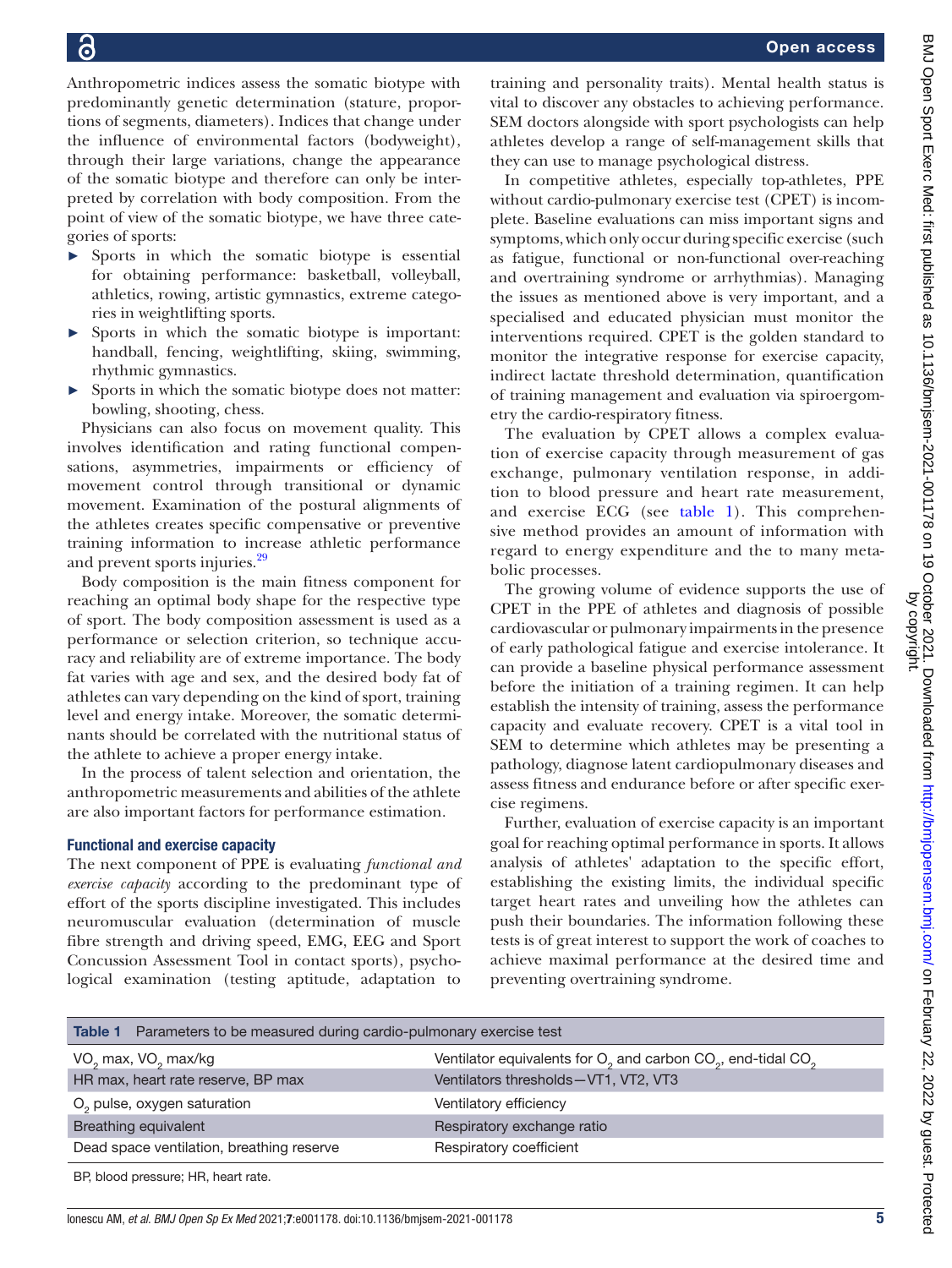## Open access

As a result, after these evaluations, the athletes receive oral or written recommendations related to their health status, anthropometric measurements, exercise capacity, nutrition, recovery, medication. The athlete needs information, if additional investigations are required to clearly establish a correct diagnosis or correct certain parameters outside the physiological limits.

After the results of the PPE are analysed, athletes will likely get one of the following conclusions:

► Medically eligible for sports performance without restriction.

Medically eligible with recommendation for further evaluation or treatment.

► Not medically eligible for sport performance.

In elite athletes, it is implicit recommended to discuss the result of the PPE with the athlete and, while bearing in mind the need to respect privacy, with the team staff (team doctor, coach, athletic trainer). The team in charge of the athlete needs to create an individualised training plan to achieve performance and anticipate barriers and problems arising along the way. Efforts should be made to have more medical personnel trained to perform a comprehensive PPE (ECG included) and formulate policies to enforce PPE as a key requirement for sports participation. In this way, engaging and receiving input from all stakeholders involved in sports is mandatory.

# POSSIBLE BARRIERS IN IMPLEMENTATION OF PPE IN EUROPE

Preparticipation clinical screening and examination before exercise and competition represents one of the scopes of SEM. However, taking into consideration that SEM is a multidisciplinary specialty there are countries within Europe where SEM does not stand as medical specialty, but as an additional competence. As a result, athletes' screening programmes may differ due to a lack of common specific training for SEM professionals.

The main rationale for EFSMA working group was to create a uniform PPE for all EFSMA sports medicine associations. The multidisciplinary approach of the SEM team is to coordinate and planning of the athlete's health. Nevertheless, all the decision-makers at the national and European level should be involved in the process of implementing the EFSMA recommended PPE. There is a need to work alongside local health authorities and to liaise with both public and private sector so as to put into practice the PPE among all European countries.

Training in ECG interpretation in athletes as well as special ECG devices with programme dedicated to athletes, are mandatory for correct ECG interpretation. Even cardiologists have imperfect expertise in interpretation of athlete's ECG. Appropriate use of standardised criteria of physiological adaptation in bioelectrical function of athlete's heart and knowledge about abnormal ECG findings in this group of people (requiring further evaluation) are the basis of PPE.<sup>71430</sup> Therefore, training both SEM physicians and cardiologists in athletes' ECG interpretations could represent a challenge for including ECG screening in PPE as recommended by EFSMA. This

could be easily overcome by creating more continuous education programmes on this topic.

# FUTURE DIRECTIONS

Nowadays, many healthcare policies focus on decreasing the cost of patient hospitalisation for non-communicable diseases. Therefore, it is imperative that healthcare providers involved in Sport and Exercise Medicine work towards creating a standard of care for athletes of all levels, *a standardised digital PPE at among European countries*. In addition, there needs to be a focus on PPE educational programmes to have well trained medical personnel and create a well-informed community of athletes. With a complete screening programme, the standardised PPE would promote sports-related and health-related fitness, improve training efficacy, and provide insight into how athletes are responding to stresses occurred during and outside of training and competition. Other benefits of using PPE include gathering scientific explanations for changes in performance or injury risk, enhancing coaches' confidence when manipulating training loads, and improving athlete–coach–SEM physician relationship.

## **CONCLUSION**

SEM plays an increasingly important role in supporting athletic performance. By developing preventive strategies such as the PPE, we can identify potential health issues at the earliest possible stage and take action accordingly. The screening of athletes through a standardised digital PPE can be also beneficial for the selection process and a better understanding of the impact of long-term physical activity on athletes. Furthermore, a standardised PPE helps the scientific community work closer together in the interest of the athletes.

An easy-to-use electronic PPE with a centralised database allows for international reporting and tracking, with integrated research questions that can provide an overview of athletes' health correlated with their performance. [31](#page-6-17)

Once it is established as a European, comprehensive and standardised tool for assessing athletes' readiness to play, it could also be used for conducting research and creating policies for athletes' preparticipation. Therefore, it would be a major step towards improving athletes' health and performance in the medium and long term and a significant contribution to the field.

### Author affiliations

## <sup>1</sup> European Federation of Sports Medicine Associations, Lausanne, Switzerland <sup>2</sup>Sports Medicine, Carol Davila University of Medicine and Pharmacy, Bucuresti, Romania

<sup>3</sup>Collaborating Centre of Sports Medicine, University of Brighton, Eastbourne, UK 4 Sports Medicine and Rehabilitation Centre, Riga Stradins University, Riga, Latvia 5 Union Cycliste Internationale, Aigle, Switzerland <sup>6</sup> Practice for Cardiology, Sports Medicine, Remscheid, Germany

- <sup>7</sup> Austrian Institute of Sports Medicine, Vienna, Austria
- <sup>8</sup>Sports Medicine Unit, University of Rome Foro Italico, Rome, Italy
- <sup>9</sup>Italian Sports Medicine Federation, Rome, Italy

<sup>&</sup>lt;sup>10</sup>Sports Medicine, Medical University of Lodz, Lodz, Poland